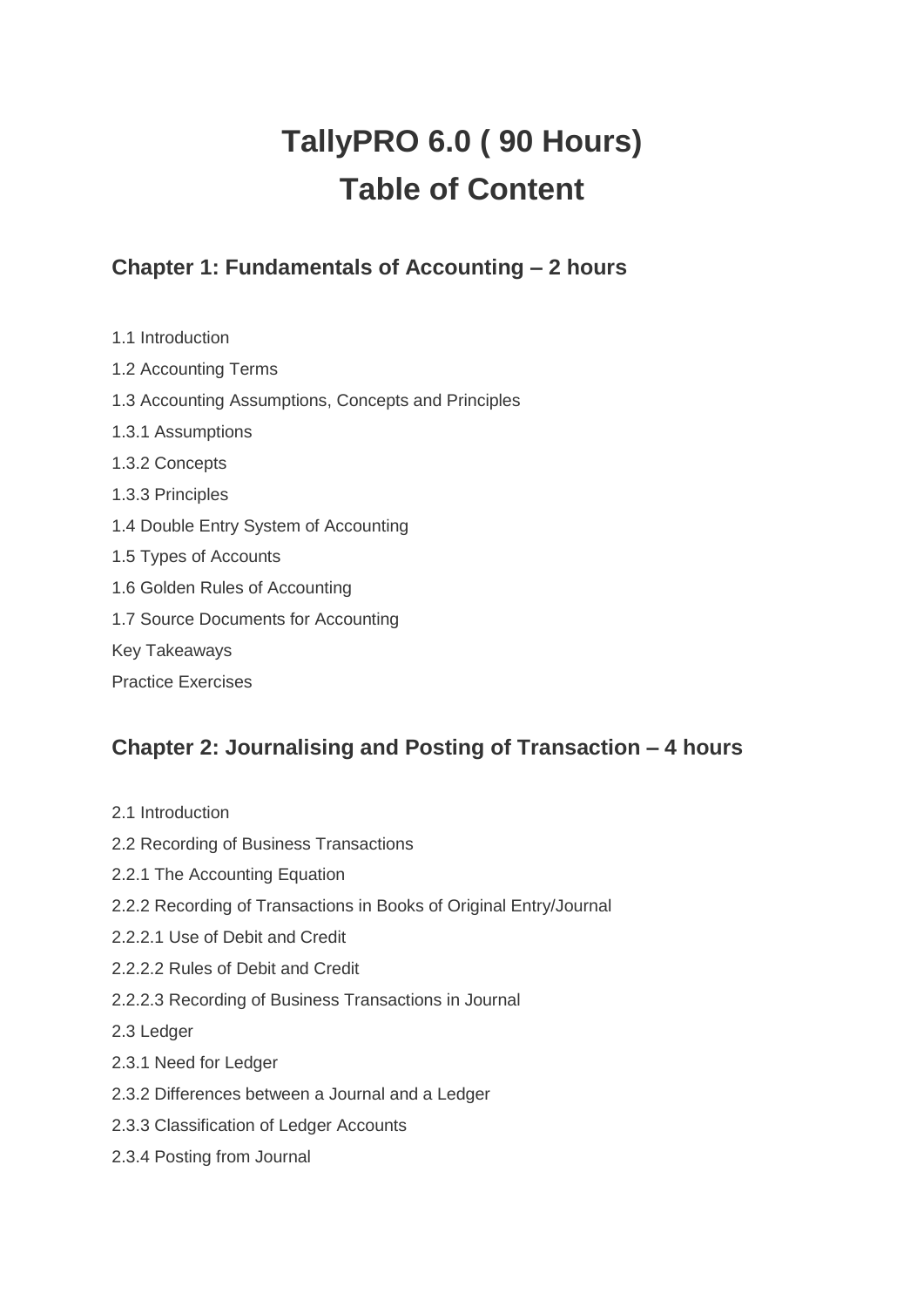- 2.4 Trial Balance
- 2.4.1 Methods of Preparation
- 2.5 Subsidiary Books & Control Accounts
- 2.5.1 Cash Book
- 2.5.1.1 Single Column Cash Book
- 2.5.1.2 Double Column Cash Book
- 2.5.1.3 Three Column Cash Book
- 2.5.2 Petty Cash Book
- 2.5.3 Purchase Book
- 2.5.4 Purchase Return Book
- 2.5.5 Sales Book
- 2.5.6 Sales Return Book
- 2.5.7 Journal Proper
- 2.5.8 Control Accounts
- 2.6 Financial Statements
- 2.6.1 Trading and Profit & Loss Account
- 2.6.1.1 Trading Account
- 2.6.1.2 Profit & Loss Account
- 2.6.2 Balance Sheet
- 2.6.2.1 Types of Assets and Liabilities included in Balance Sheet
- Key Takeaways
- Practice Exercises

#### **Chapter 3: Maintaining Chart of Accounts in Tally.ERP 9 – 4 hours**

- 3.1 Introduction
- 3.1.1 Getting Started with Tally.ERP 9
- 3.1.2 Mouse and Keyboard Conventions
- 3.2 Company Creation
- 3.2.1 Shut a Company
- 3.2.2 Select a Company
- 3.2.3 Alter a Company
- 3.3 Company Features and Configurations
- 3.3.1 Company Features: F11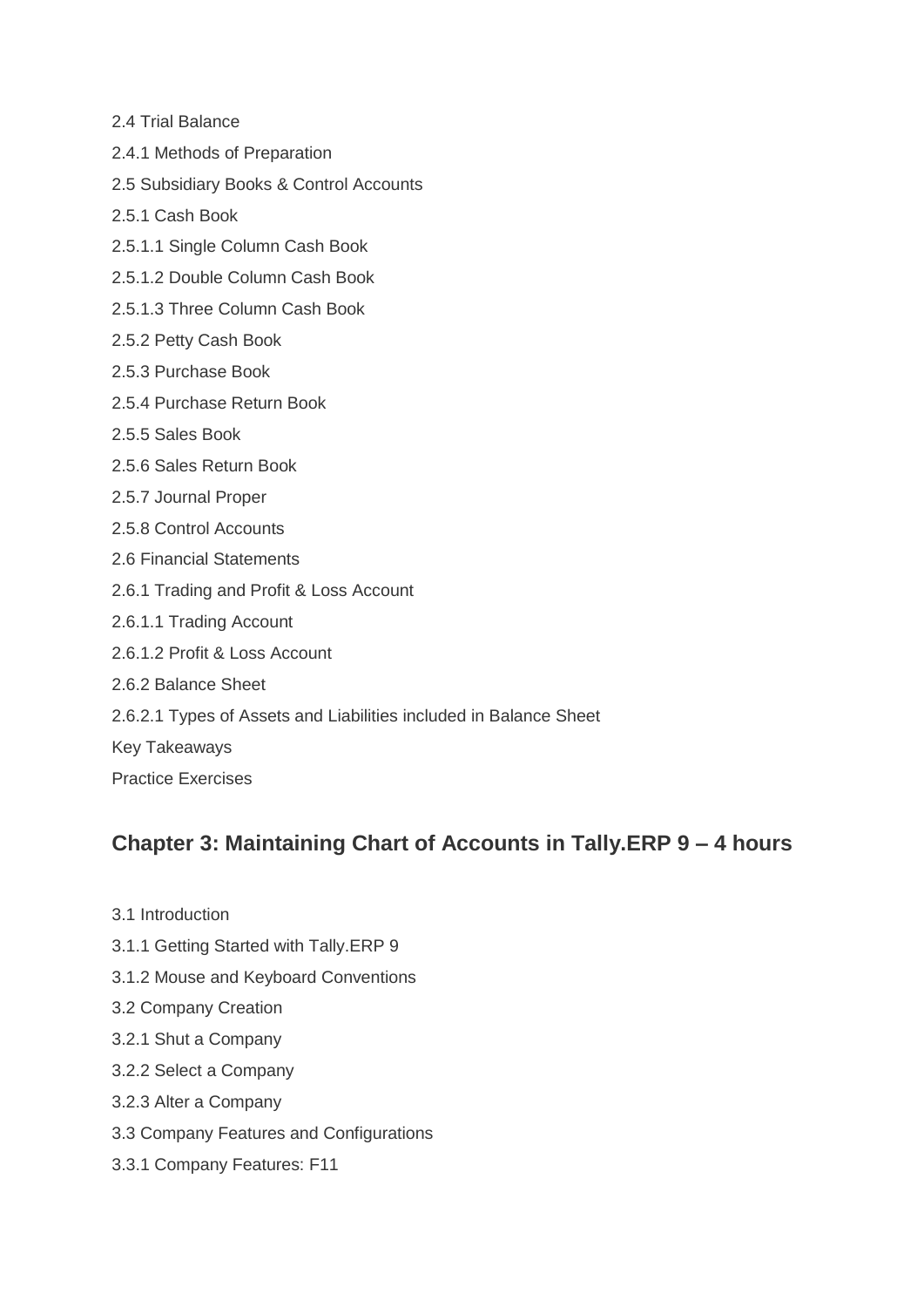- 3.3.2 Configuration: F12
- 3.4 Chart of Accounts
- 3.4.1 Ledger
- 3.4.2 Group
- 3.5 Ledger Creation
- 3.5.1 Single Ledger Creation
- 3.5.2 Multi Ledger Creation
- 3.5.3 Altering and Display of Ledgers
- 3.5.3.1 Ledger Alteration
- 3.5.3.2 Single Ledger Display
- 3.5.3.3 Multi Ledger Display
- 3.5.4 Deleting Ledgers
- 3.6 Group Creation
- 3.6.1 Single Group Creation
- 3.6.2 Multiple Group Creation
- 3.6.3 Altering and Display of Groups
- 3.6.3.1 Group Alteration
- 3.6.3.2 Single Group Display
- 3.6.3.3 Multi Group Display
- 3.6.4 Deleting Groups
- Key Takeaways
- Shortcut Keys
- Practice Exercises

### **Chapter 4: Fundamentals of Inventory Management – 4 hours**

- 4.1 Introduction
- 4.2 Inventory Management
- 4.3 Terms Used in Inventory Management
- 4.4 Inventory Valuation
- 4.4.1 Different Types of Inventory Valuation
- 4.5 Inventory Management in Tally.ERP 9
- **Conclusion**
- Practice Exercise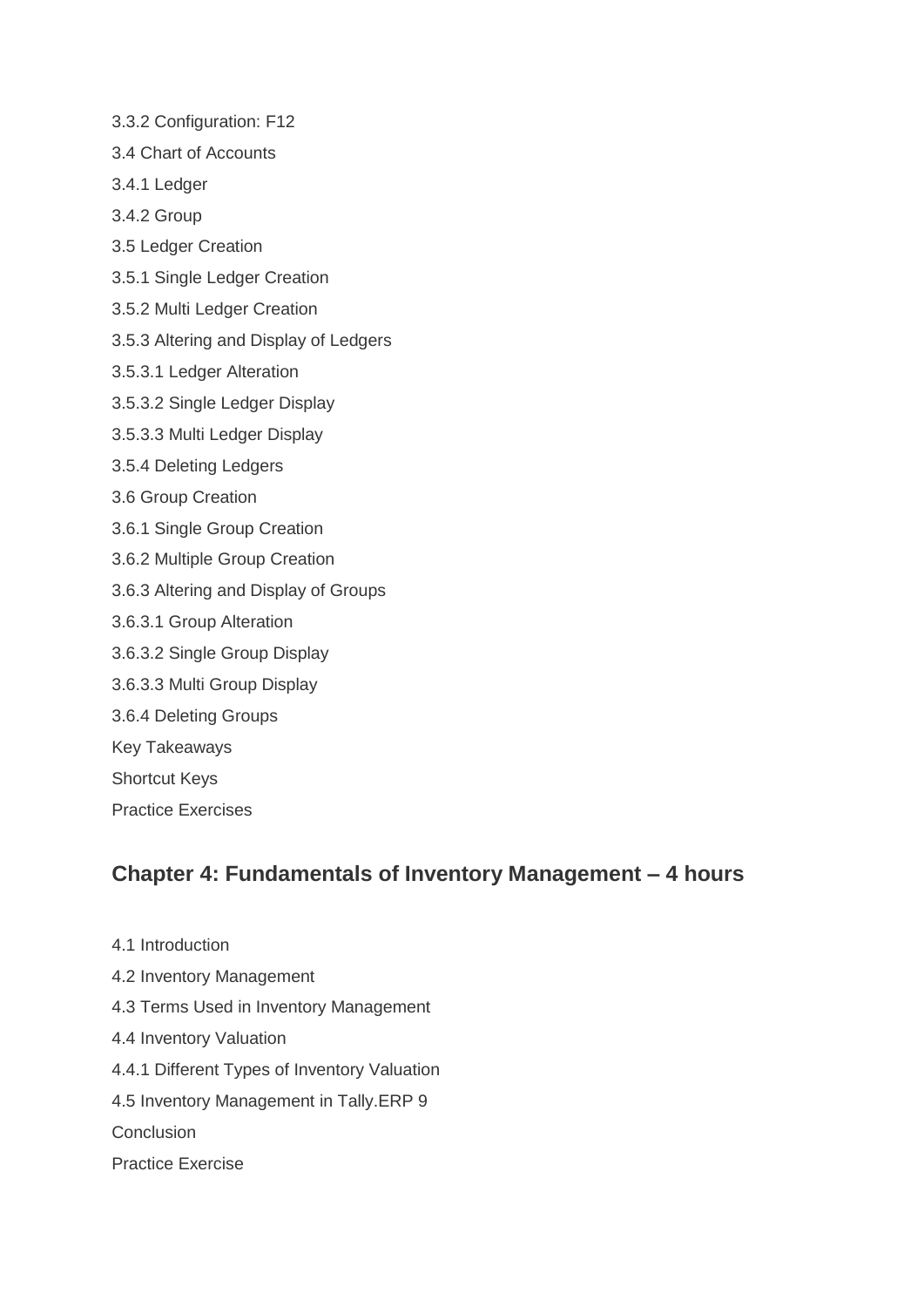# **Chapter 5: Stock Keeping Units – 4 hours**

5.1 Introduction 5.2 Inventory Masters in Tally ERP 9 5.3 Creating Inventory Masters 5.3.1 Creation of Stock Group 5.3.2 Creation of Unit of Measure 5.3.3 Creation of Stock Item 5.3.4 Creation of Godown 5.3.5 Defining of Stock Opening Balance in Tally ERP 9 Key Takeaways Shortcut Keys Practice Exercises

## **Chapter 6: Recording Day to Day Transactions – 4 hours**

- 6.1 Introduction
- 6.2 Business Transactions
- 6.2.1 Source Document or Voucher
- 6.2.2 Recording Transactions in Tally.ERP 9
- 6.3 Accounting Vouchers
- 6.3.1 Receipt Voucher
- 6.3.2 Contra Voucher
- 6.3.3 Payment Voucher
- 6.3.4 Purchase Voucher
- 6.3.5 Sales Voucher
- 6.3.6 Debit Note Voucher
- 6.3.7 Credit Note Voucher
- 6.3.8 Journal Voucher
- 6.4 Creation of New Voucher Type
- 6.5 Automation of Invoices (Voucher Classes)
- 6.6 Non-Accounting Vouchers
- 6.6.1 Memorandum Voucher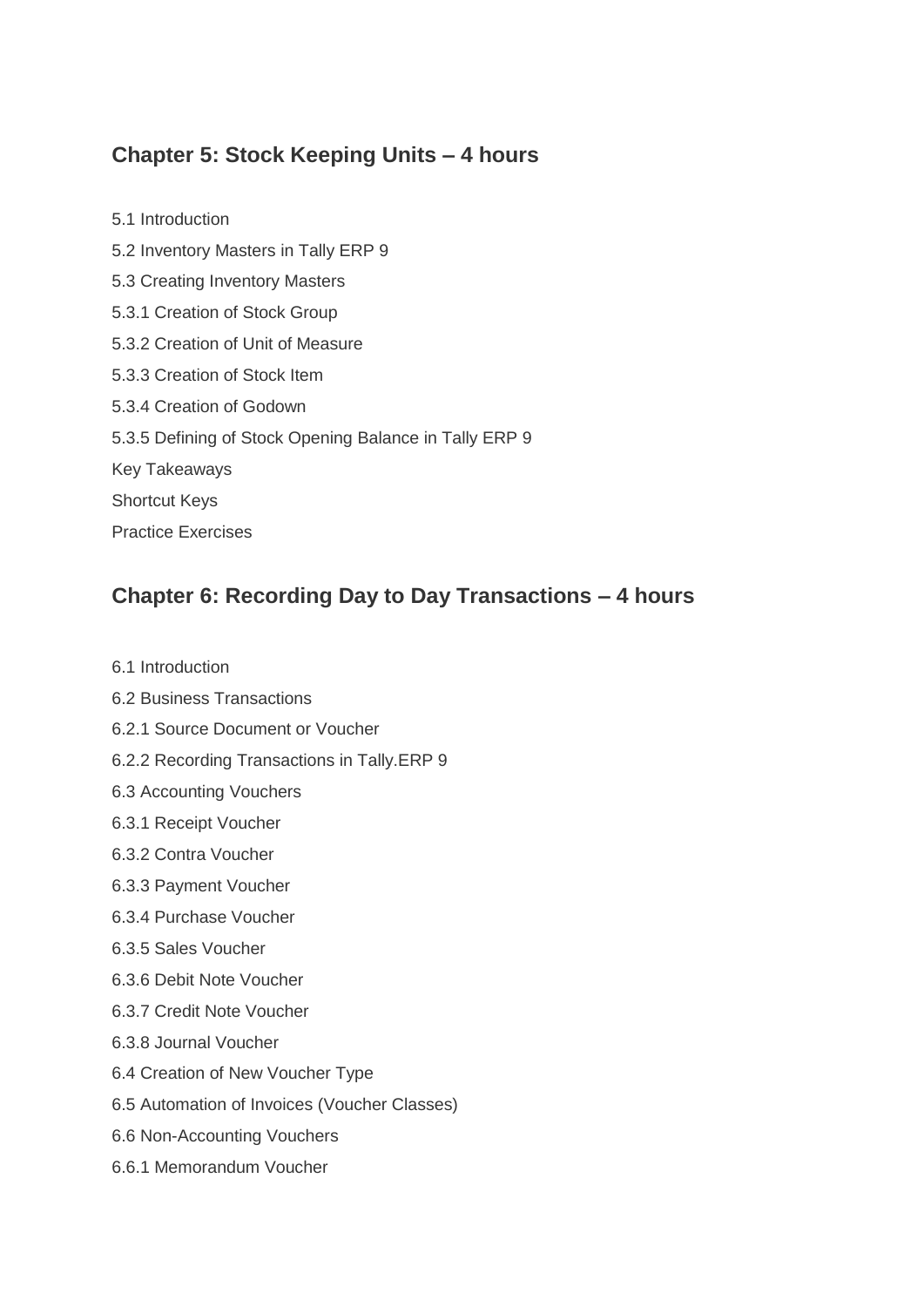6.6.2 Optional Vouchers 6.6.3 Reversing Journal 6.7 Recording Provisional Entries 6.8 Recording Inventory Vouchers 6.8.1 Receipt Note Voucher 6.8.2 Delivery Note Voucher 6.8.3 Rejection In Voucher 6.8.4 Rejection Out Voucher 6.8.5 Stock Journal Voucher 6.8.6 Physical Verification of Stocks **Conclusion** Key Takeaways Shortcut Keys

# **Chapter 7: Accounts Receivable and Payable Management – 4hours**

7.1 Introduction

Practise Exercises

- 7.2 Accounts Payable and Receivable
- 7.3 Maintaining Bill-wise Details
- 7.4 Activation of Maintaining Bill-wise Details Feature
- 7.5 New Reference
- 7.6 Against Reference
- 7.7 Advance Reference
- 7.8 On Account
- 7.9 Credit Limit
- 7.9.1 Activate Credit Limit
- 7.9.2 Setting Credit Limits
- 7.9.3 Exceeding Credit Limits
- 7.9.4 Exception to Credit Limits
- 7.10 Payment Performance of Debtors
- 7.11 Changing the Financial Year in Tally.ERP 9
- **Conclusion**
- Key Takeaways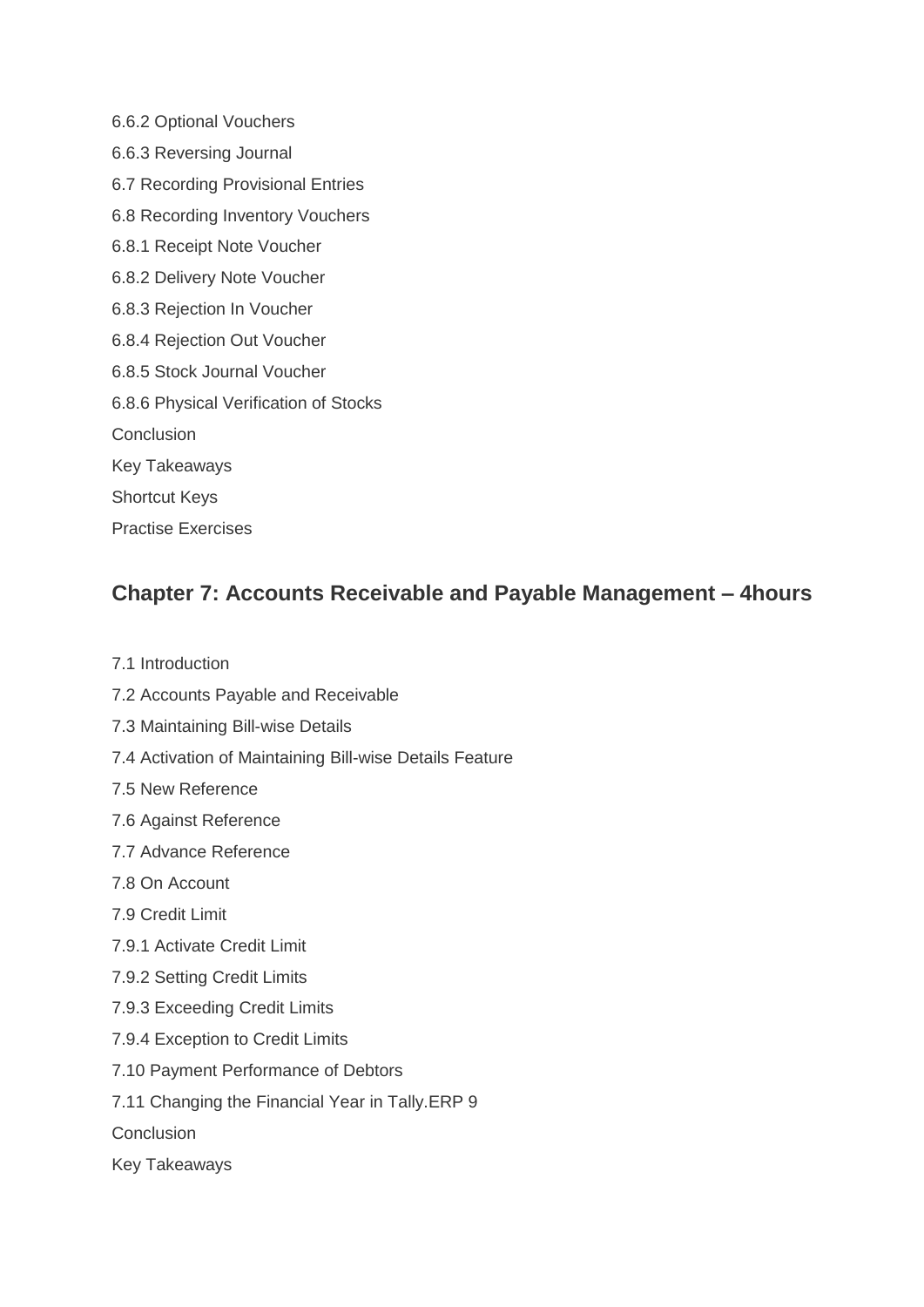Shortcut Keys Practice Exercises

#### **Chapter 8: Banking – 5 hours**

- 8.1 Introduction
- 8.2 Banking Payments
- 8.3 Setting up Banking Features
- 8.4 Cheque Management
- 8.4.1 Cheque Printing
- 8.4.1.1 Single Cheque Printing
- 8.4.1.2 Multi Cheque Printing
- 8.4.2 Cheque Register
- 8.4.2.1 Cancelled Cheque
- 8.4.2.2 Blank Cheque
- 8.5 Bank Reconciliation
- 8.5.1 Manual Bank Reconciliation
- 8.5.2 Auto Bank Reconciliation
- 8.6 Deposit Slip
- 8.6.1 Cash Deposit Slip
- 8.6.2 Cheque Deposit Slip
- 8.7 Payment Advice
- 8.8 Managing of Post-dated Cheques
- 8.9 Notional Bank
- 8.10 Post-dated Report
- 8.11 Handling e-Payments in Tally.ERP 9
- 8.11.1 e-Payments Report
- 8.11.2 Exporting e-Payment Transactions from e-Payments Report
- 8.11.3 Sending Payment Instructions to Bank
- 8.12 Updating the Bank Details Instantly in Tally.ERP 9
- Conclusion
- Key Takeaways
- Shortcut Keys
- Practice Exercises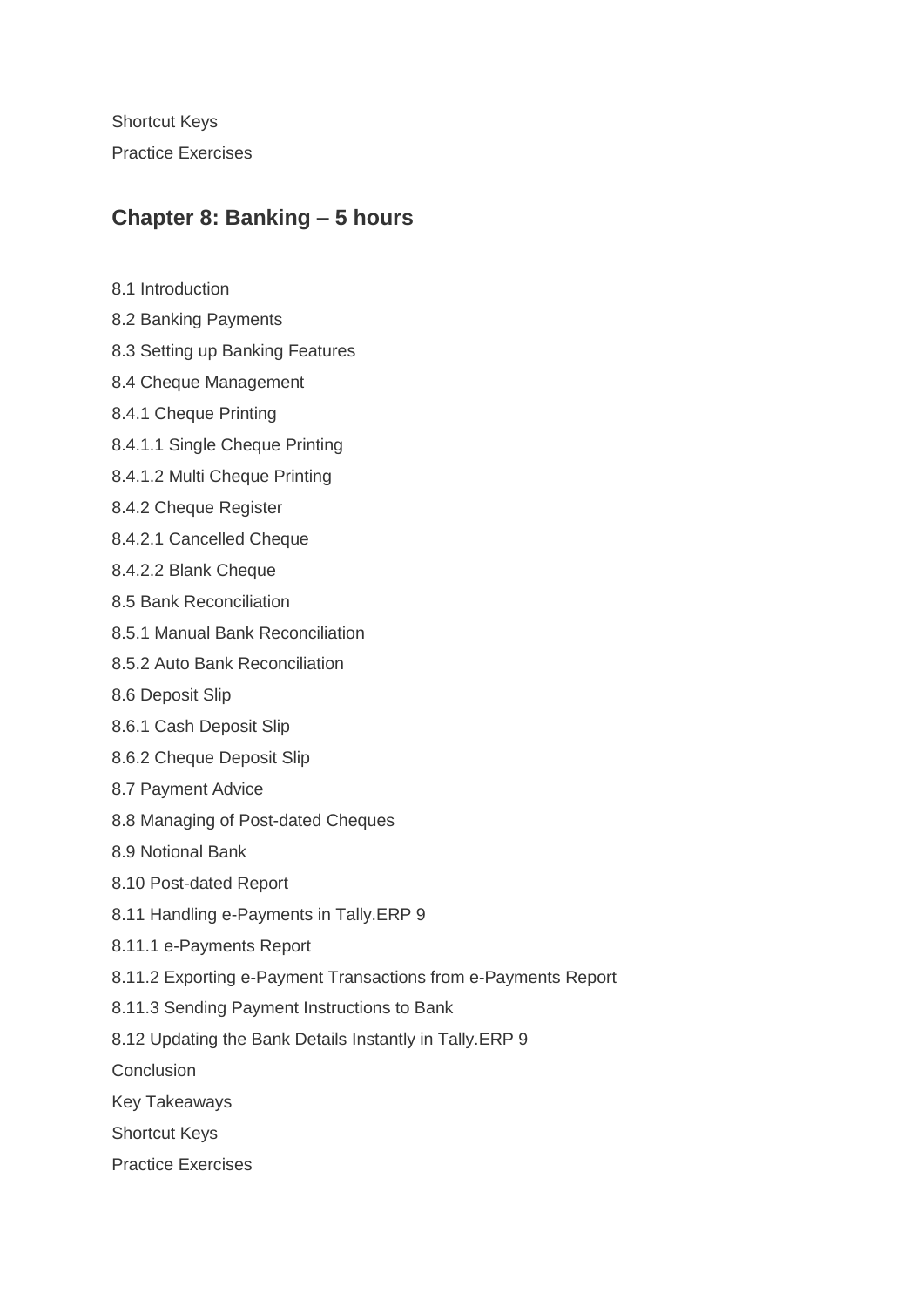#### **Chapter 9: Allocation and Tracking of Expenses and Incomes - 4 hours**

9.1 Introduction

- 9.2 Cost Centre and Cost Categories
- 9.2.1 Activation of Cost Category and Cost Centre
- 9.2.2 Allocation of Expenses and Incomes using Cost Centre
- 9.2.3 Allocation of Expenses and Incomes using Cost Centre with Cost category
- 9.2.3.1 Allocation of expenses to multiple cost centres and cost categories
- 9.3 Automation of Cost Centre and Cost Categories while recording transactions
- 9.3.1 Cost Centre Classes
- 9.4 Cost Centre Reports
- 9.4.1 Category Summary
- 9.4.2 Cost Centre Break-up
- 9.4.3 Ledger Break-up
- 9.4.4 Group Break-up
- **Conclusion**
- Key Takeaways
- Shortcut Keys
- Practice Exercises

### **Chapter 10: MIS Reports – 4 hours**

10.1 Introduction

- 10.2 Advantages of Management Information Systems
- 10.3 Types of MIS Reports in Tally.ERP 9
- 10.4 MIS Reports in Tally. ERP 9
- 10.4.1 Trial Balance
- 10.4.2 Balance Sheet
- 10.4.3 Profit and Loss Account
- 10.4.4 Cash Flow Statement
- 10.4.5 Funds Flow Statement
- 10.4.6 Ratio Analysis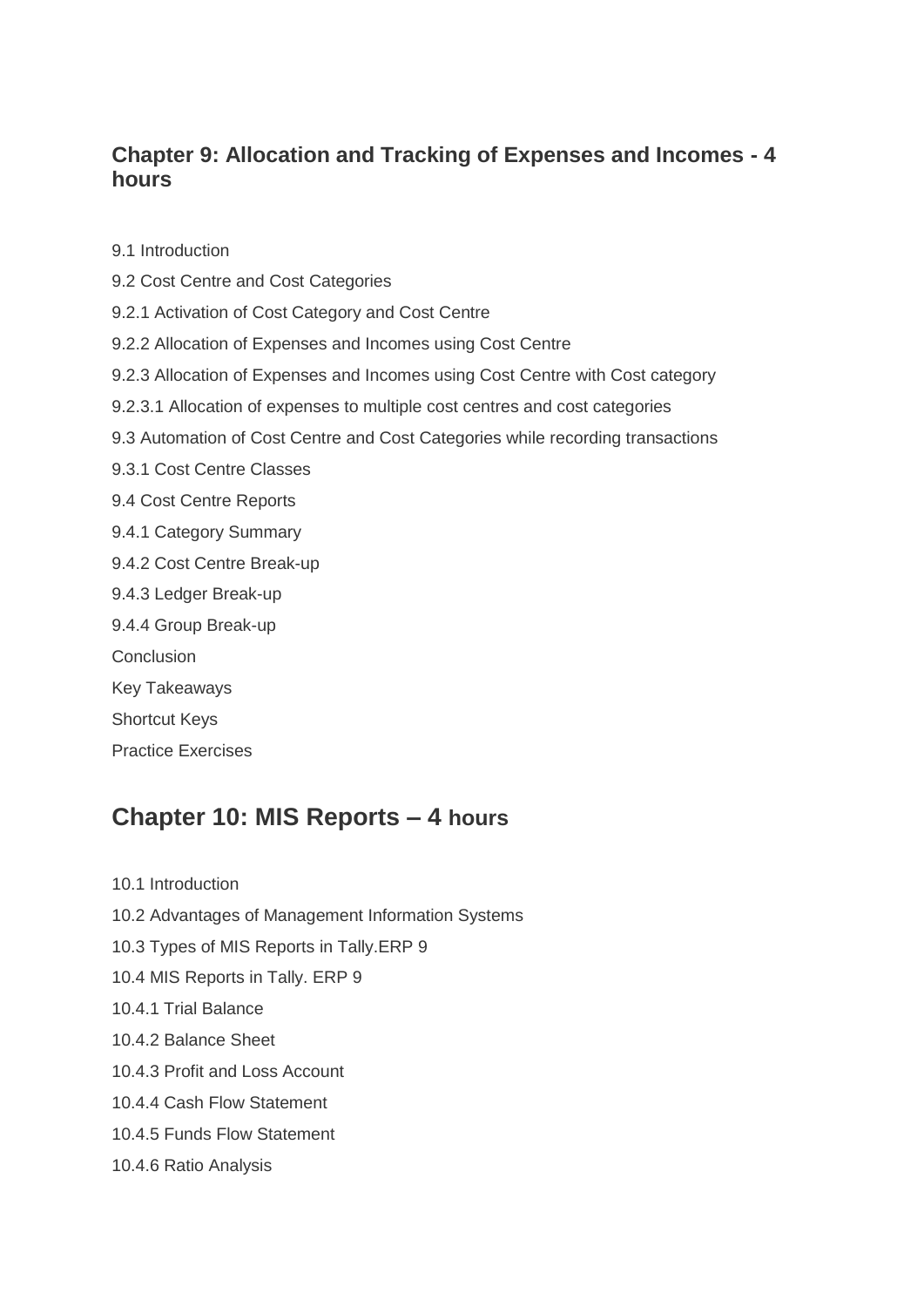10.4.7 Books and Accounting Reports 10.4.7.1 Day Book 10.4.7.2 Receipts and Payments 10.4.7.3 Purchase Register 10.4.7.4 Sales Register 10.4.7.5 Bills Receivable and Bills Payable 10.4.8 Inventory Reports 10.4.8.1 Stock Summary 10.4.8.2 Stock Transfer 10.4.8.3 Movement Analysis 10.4.8.4 Ageing Analysis Key Takeaways Shortcut Keys Practise Exercises

### **Chapter 11 Storage and Classification of Inventory – 4 hours**

- 11.1 Introduction
- 11.2 Godown Management
- 11.2.1 Activating Godown
- 11.2.2 Creating a Godown
- 11.2.3 Allocation of Stock to Particular Godown while Defining Opening Balance
- 11.2.4 Recording of Purchase, Sales and Stock Transfers with Godown Details
- 11.2.4.1 Purchase of Inventory
- 11.2.4.2 Recording stock transfer entry using stock journal
- 11.2.4.3 Sale of Inventory
- 11.2.5 Maintaining Damaged Goods
- 11.2.6 Analysing Godown Summary and Stock Movement Reports
- 11.3 Stock Category
- 11.3.1 Activation of Stock Categories
- 11.3.2 Creating Stock Categories
- 11.3.3 Recording of Transactions
- 11.4 Movements of Goods in Batches/Lots Batch wise details
- 11.4.1 Activating Batch-wise Details in Tally.ERP 9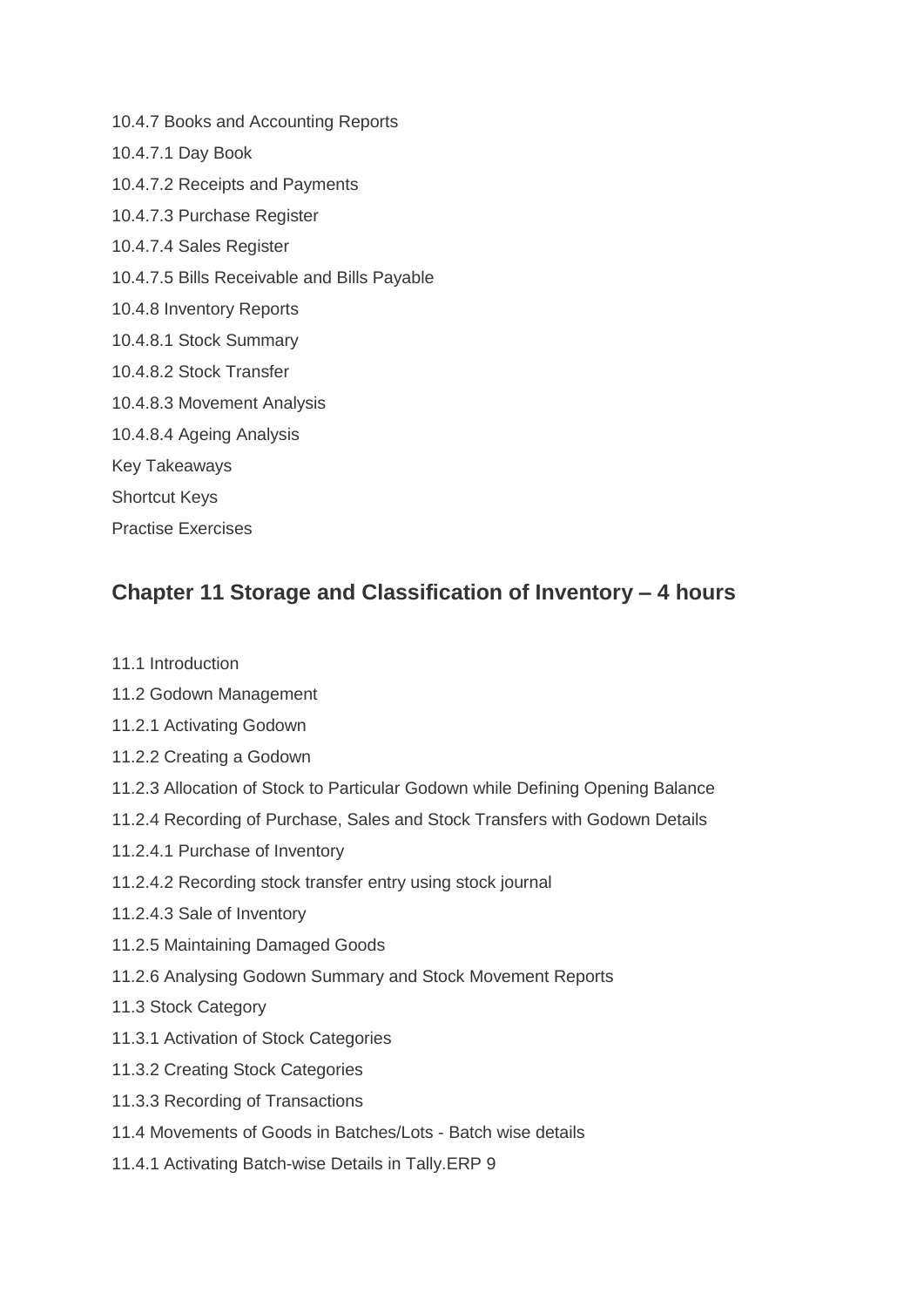- 11.4.2 Using Batch-wise Details in Purchase Invoice
- 11.4.3 Using Batch-wise Details in Sales Invoice
- 11.4.4 Expired Batch/Stock Transfer
- 11.4.5 Batch Reports
- 11.4.5.1 Batch Vouchers Report
- 11.4.5.2 Batch Summary Report
- 11.4.5.3 Transfer Analysis report
- 11.5 Stock Valuation Methods
- 11.5.1 Configuration of Stock Valuation Method
- 11.5.2 Different Types of Costing Methods
- 11.5.3 Recording of Purchase and Sales Transactions
- 11.5.4 Stock Valuation based on FIFO Perpetual Method
- **Conclusion**
- Key Takeaways
- Shortcut Keys

#### **Chapter 12 Management of Purchase and Sales Cycles - 4 hours**

- 12.1 Introduction
- 12.2 Purchase Order Processing
- 12.2.1 Activating Order Processing in Tally.ERP 9
- 12.3 Sales Order Processing
- 12.4 Viewing Order Details
- 12.5 Display Columnar Orders & Stock Details
- 12.6 Sales order outstanding.
- 12.7 Pre-closure of Order
- 12.8 Reorder Level
- 12.9 Display Reorder Status
- Conclusion
- Key Takeaways
- Shortcut Keys
- Practise Exercises

### **Chapter 13 Price Levels and Price Lists - 5 hours**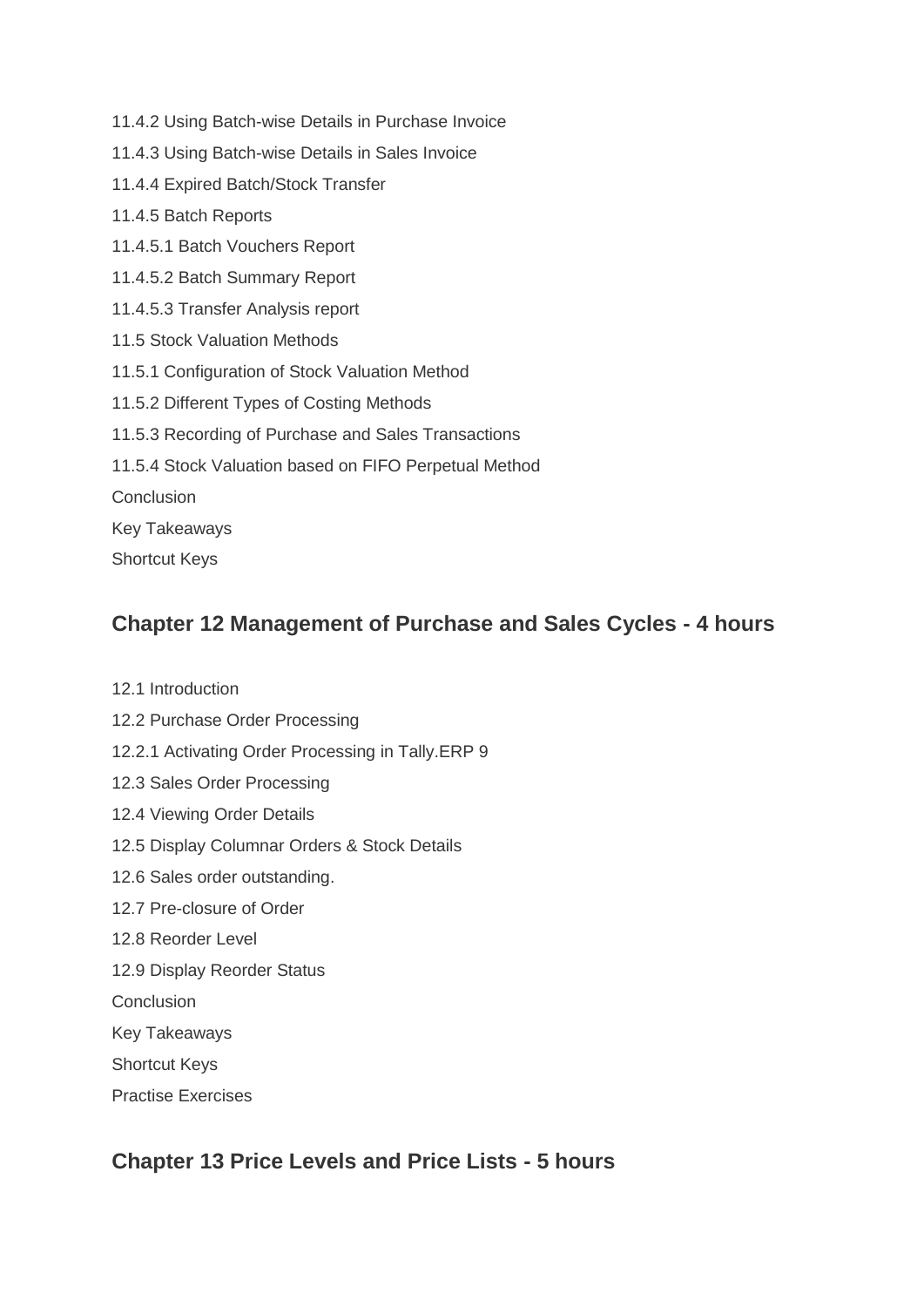13.0 Introduction 13.1 Activating Price Lists and Defining of Price Levels 13.1.1 Creation of Price List 13.1.2 Using Price List 13.2 Revise Price List **Conclusion** Key Takeaways Shortcut Keys Practice Exercises

#### **Chapter 14 Manufacturing Process – 5 hours**

14.1 Introduction 14.2 Activating of Bill of Materials 14.3 Auto Listing of Components Using Bill of Materials 14.4 Accounting of Manufacturing Process in Tally.ERP 9 14.6 Transferring of Manufactured Goods from Storehouse to Showroom 14.5 Reports 14.5.1 Stock Journal Register 14.5.2 Transfer Analysis 14.5.3 Cost Estimation 14.5.4 Stock Ageing Analysis **Conclusion** Key Takeaways Shortcut Keys Practice Exercises

# **Chapter 15 Goods and Services Tax – 20 hours**

- 15.1 Introduction to GST 15.2 Getting Started with GST (Goods) 15.3 Advance adjustments and Entries (Goods)
- 15.4 Getting Started with GST (Services)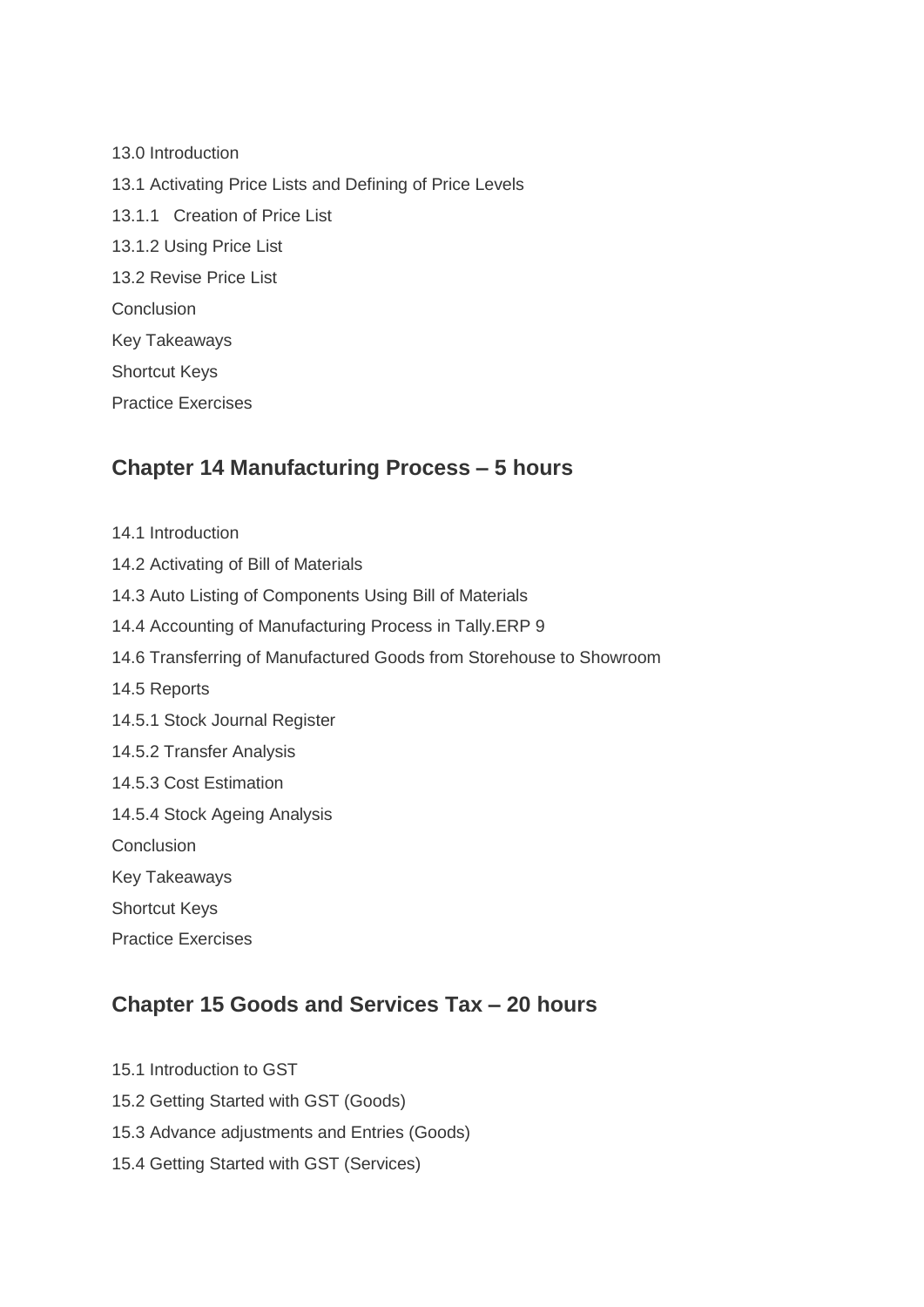15.5 Advance adjustments and Entries (Services) **Conclusion** Key Takeaways Shortcut Keys Practice Exercise

## **Chapter 16 Tax Deducted at Source (TDS) – 5 hours**

16.1 Introduction 16.2 Basic Concepts of TDS 16.3 TDS Process 16.4 TDS in Tally.ERP 9 16.5 Activation of TDS Feature in Tally.ERP 9 16.6 TDS Statutory Masters 16.7 Configuring TDS at Group Level 16.8 Configuring TDS at Ledger Level 16.9 Booking of Expenses in Purchase Voucher 16.10 Recording Transactions 16.10.1 Expenses Partly Subject to TDS 16.10.2 Booking Expenses and Deducting TDS Later 16.10.3 Accounting Multiple Expenses and Deducting TDS Later 16.10.4 Accounting for TDS on Advance Payments against Transport 16.10.5 TDS on Expenses at Lower Rate 16.10.6 TDS on Expenses at Zero Rate 16.10.7 Deducting TDS on Payments 16.10.8 Reversal of Expenses with TDS 16.10.9 Deducting TDS on Expenses with Inventory 16.10.10 Accounting TDS on Fixed Assets 16.10.11 Payment of TDS 16.11 TDS Reports 16.11.1 Challan Reconciliation 16.11.2 TDS Outstandings 16.11.3 E-Return Conclusion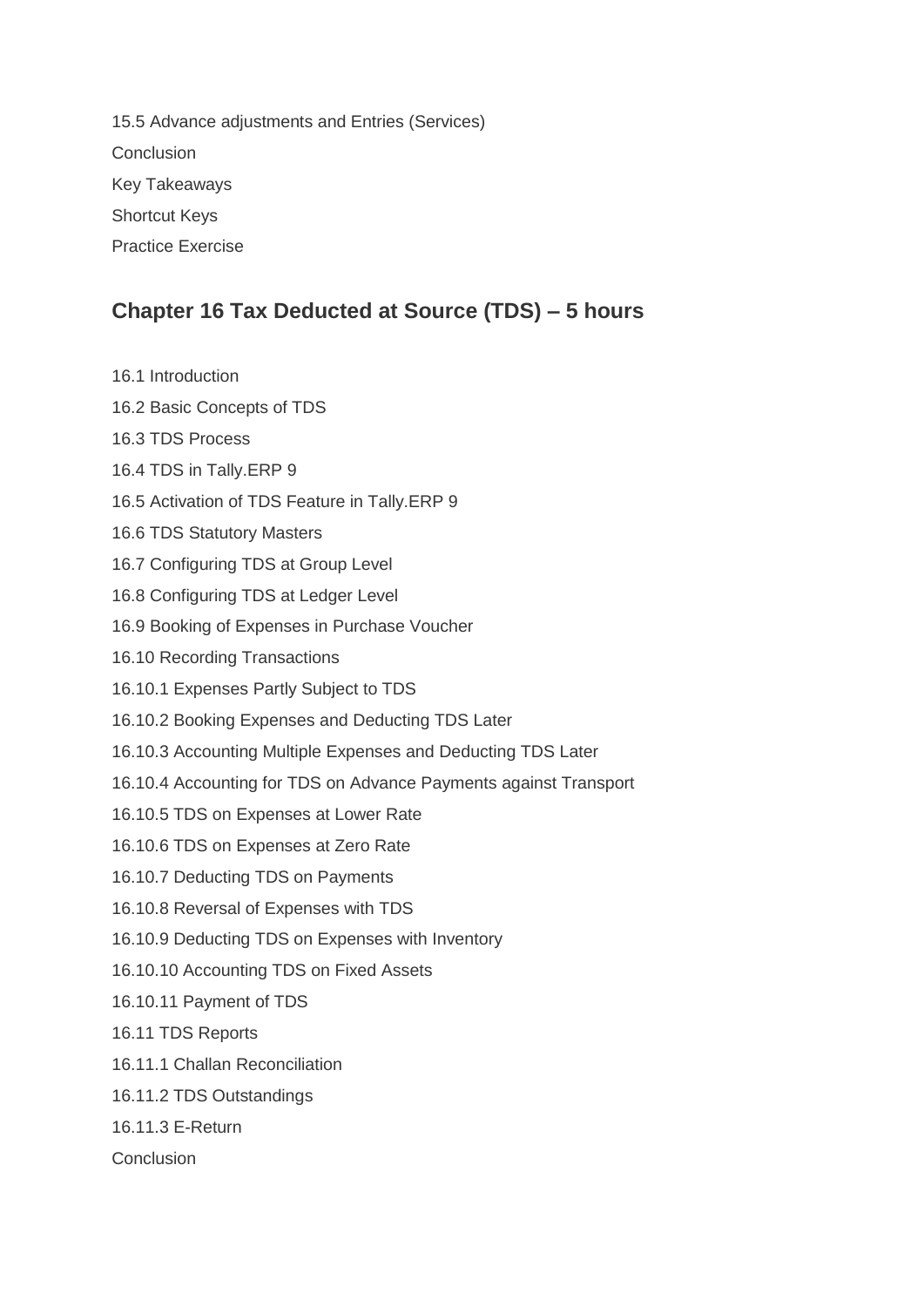Key Takeaways Shortcut Keys Practice Exercises

## **Chapter 17 - Securing Financial Information – 3 hours**

- 17.1 Introduction
- 17.2 Security Control
- 17.2.1 Activation of Security Control and Creation of Security Levels in Tally.ERP 9
- 17.2.2 Accessing the Company with Data Operator's User Account
- 17.3 Password Policy
- 17.4 TallyVault Password
- 17.4.1 Activation of TallyVault in Tally.ERP 9
- 17.4.2 Configuration of TallyVault Password while Creating the Company
- 17.4.3 Configuration of TallyVault Password for Existing Company
- 17.4.4 Benefits of TallyVault Password
- Conclusion
- Key Takeaways
- Practice Exercises

#### **Chapter 18 Data Management and Financial Year End Process – 5 hours**

- 18.1 Introduction
- 18.2 Backup and Restore
- 18.2.1 Backup of Data
- 18.2.2 Restoring Data from a Backup File
- 18.3 Export and Import of Data
- 18.3.1 Exporting and Importing of Data from One Company to Another in XML Format
- 18.3.2 Exporting of data in other available formats
- 18.4 E-Mailing in Tally.ERP 9
- 18.5 Printing Reports
- 18.6 Managing of Data during Financial Year End Process
- 18.6.1 Important Pre-Split Activity
- 18.6.2 Splitting of Data